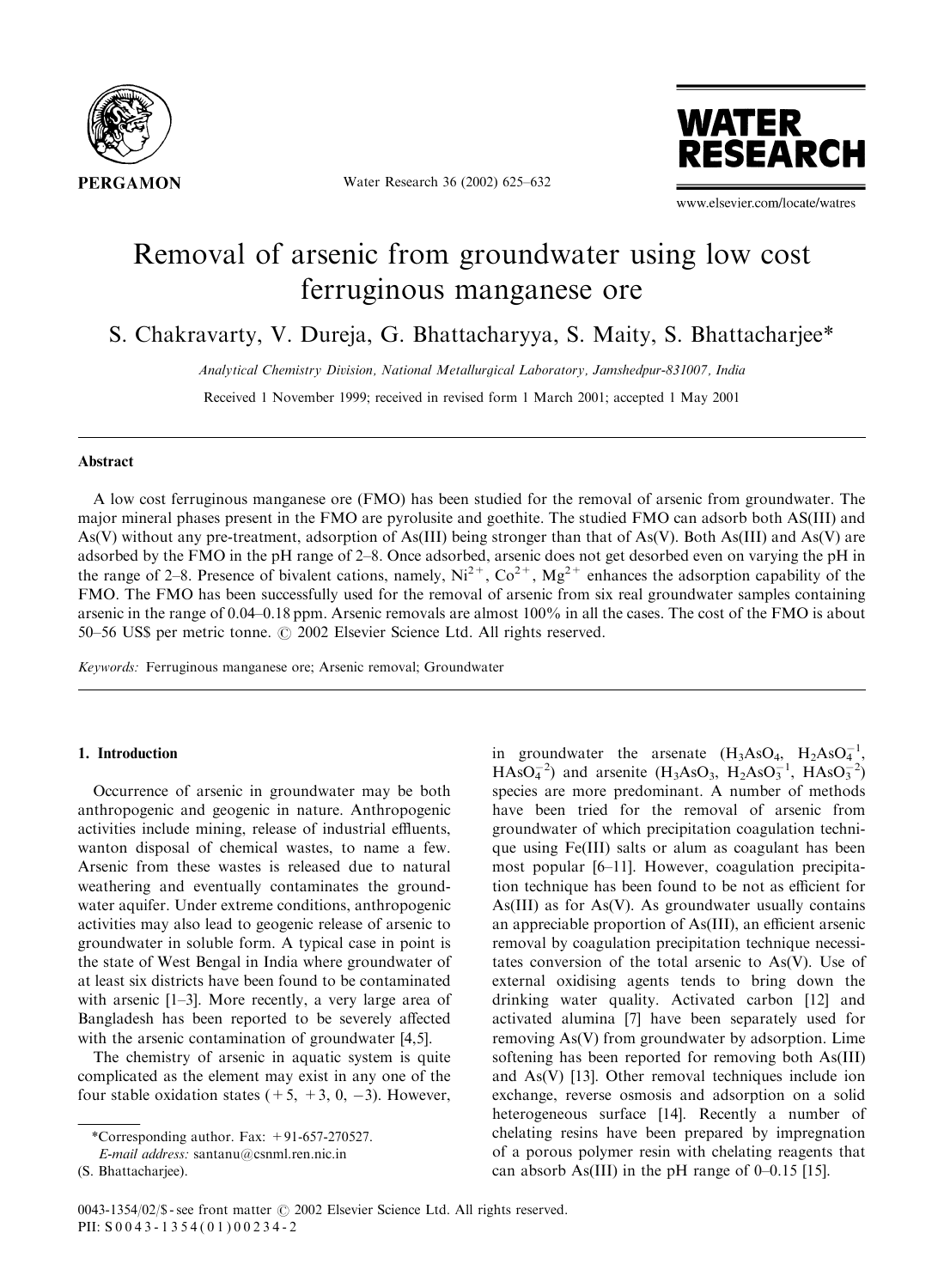Use of naturally occurring ores and minerals as adsorbent for removing arsenic has been attempted by some workers though not as extensively as precipitation coagulation technique. These include bituminous coal, lignite, illite, kaolinite [16], Ganga sand [17], hematite and feldspar [18].

In the present worka low cost ferruginous manganese ore (FMO) has been studied in detail for the purpose of removing arsenic from groundwater. The adsorption parameters, namely, shaking time, fineness of the particles and adsorbent dose have been optimised with respect to arsenic spiked tap water for both As(III) and As(V). Attempts have been made to ascertain adsorption mechanisms for As(III) and As(V) from appropriate adsorption isotherms. Finally, the FMO has been used for the removal of arsenic from six real life arsenic contaminated groundwater samples. The overall objective of the present study was to ascertain the capability of the FMO for removing arsenic from groundwater in a single step operation and without any pretreatment.

#### 2. Experimental

## 2.1. Adsorbent

FMO used in the present study was collected from the Mineral Processing Division of National Metallurgical Laboratory, Jamshedpur. This is a low cost material abundantly available in South Bihar and Orissa. The average cost of the material is about US\$50–56 per metric tonne. The material was powdered and washed with deionised water to remove dust and fines. The dried material was sieved and  $250$ , 150 and  $75 \,\mu m$  fractions were separated for the adsorption studies.

# 2.2. Instrumental

A JEOL JSM 840 A Scanning Electron Microscope with CAVEX 8000EDS was used for identifying the material constituents. Trace elemental analyses were carried out with GBC 908 AA atomic absorption spectrometer. Silica, manganese and iron were analysed by conventional wet chemical methods [19–21]. Arsenic was analysed by the silver diethyldithiocarbamate (SDDC) technique and occasionally cross-checked by graphite furnace atomic absorption spectrometry (GFAAS). Arsenic in natural water samples were all analysed by hydride generation atomic absorption spectrometry (HGAAS). Inorganic phases present in the adsorbent were ascertained using Siemens D-500 X-ray Diffractometer.

## 2.3. Reagents

All the reagents used, including acids, were of Analytical grade. Stock arsenic solutions  $(1000 \text{ mg/l})$ 

were prepared for As(III) and As(V) from sodium arsenite (NaAsO<sub>2</sub>) and sodium arsenate (Na<sub>2</sub>HA- $SO_4 \cdot 7H_2O$ , respectively, using 18 M $\Omega$  ASTM Grade 1 water.

#### 2.4. Batch adsorption experiments

Hundred millilitre of a synthetic arsenic solution of predetermined concentration ('mother' solution) was placed in a stoppered 250 ml conical flask. A quantity of adsorbent with a particular size was added to the mother solution and shaken in a wrist shaker for a definite period of time. For optimisation, adsorbent dose was varied between 0 and 0.8 g, particle size between 250 and  $75 \,\mu m$  and shaking time between 0 and 30 min. The solution was allowed to settle for 1h, filtered and analysed for arsenic. The arsenic content of the solution before and after adsorption represented the amount of arsenic adsorbed by the adsorbent. Adsorption experiments were carried out for both As(III) and As(V).

## 2.5. Optimisation of parameters

Adsorbent dose, adsorbent particle size and shaking time were optimised for maximum adsorption by the method of continuous variation following batch adsorption experiments mentioned above. Optimum adsorbent dose, shaking time and particle size was 0.2 g, 5 min and  $75 \mu m$  for 100 ml of 0.12 ppm As(III) solution and 100 ml of 0.19 ppm As(V) solution. Subsequent adsorption experiments were carried out with only optimised parameters unless stated otherwise.

# 3. Results and discussion

# 3.1. Characterisation of ferruginous manganese ore  $(FMO)$

Fig. 1 gives the EDX microanalysis of the FMO. It is apparent from Fig. 1 that the material is essentially a Mn, Fe and Si matrix with probable traces of K and Al. Fig. 1 is supported by the chemical analyses data given in Table 1 which shows that the material is indeed a ferruginous manganese ore with  $MnO<sub>2</sub>$  content of about 76.9%. Si, Fe and K are the other major elements present in it with traces of Al and P. The material also contains an appreciable amount of volatile matter. Fig. 2 shows the X-ray diffractogram of the adsorbent in which the phases with  $d$ -values have been indicated. The only prominent phase observed in Fig. 2 is  $\beta$ -MnO<sub>2</sub> (pyrolusite). However, there are some smaller, but well defined peaks which correspond to  $\alpha$ -FeO(OH) (goethite) and  $SiO<sub>2</sub>$  (quartz). Presence of these phases are in accordance with chemical analyses. One may thus infer from the characterisation studies that the mineral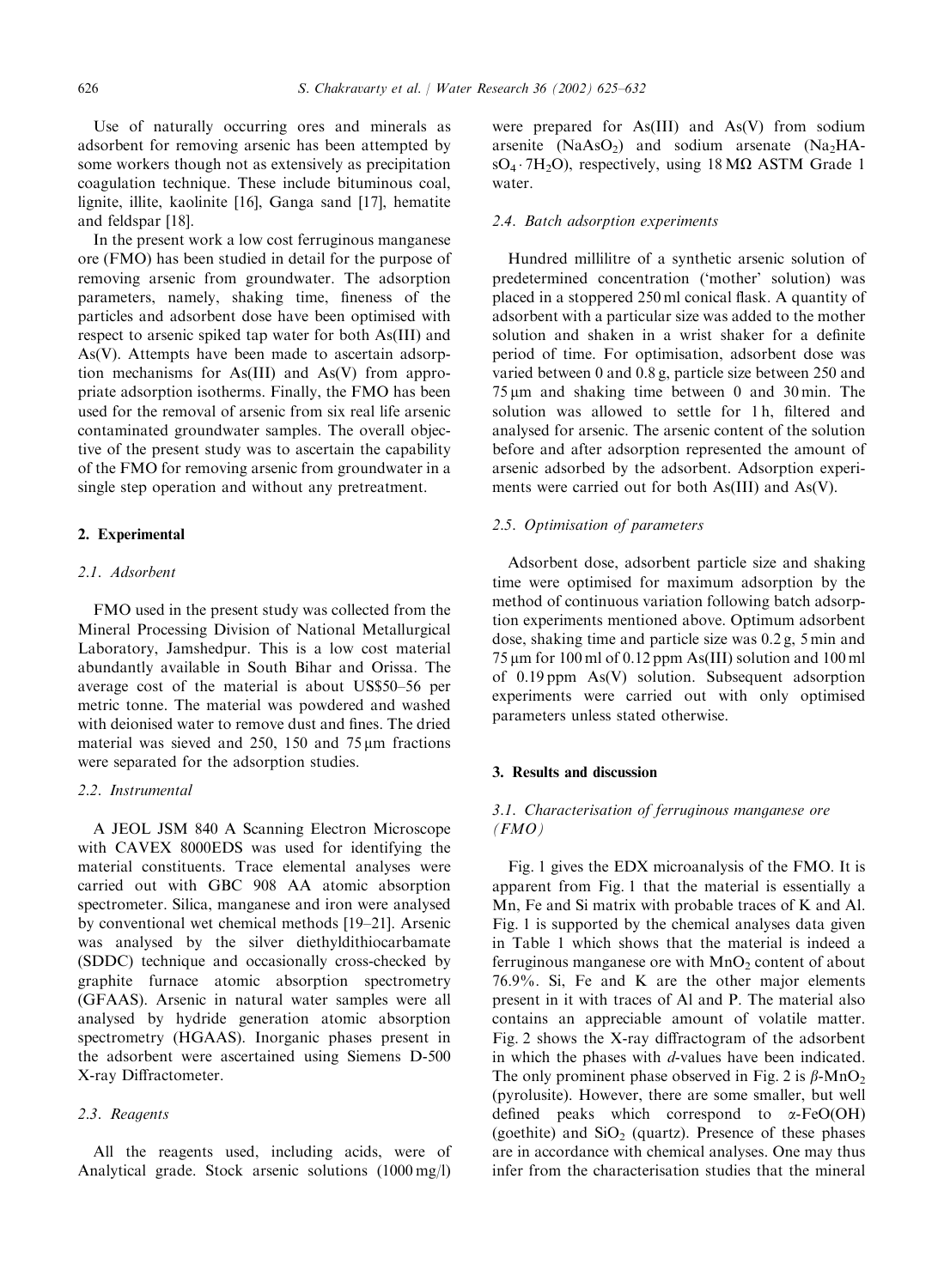

Fig. 1. EDX microanalysis of the ferruginous manganese ore (FMO).

Table 1 Quantitative elemental distribution in the FMO as oxide

| Element                        | Quantitative composition $(\% )$ |  |  |  |
|--------------------------------|----------------------------------|--|--|--|
| MnO <sub>2</sub>               | 76.9                             |  |  |  |
| Fe <sub>2</sub> O <sub>3</sub> | 8.0                              |  |  |  |
| SiO <sub>2</sub>               | 5.72                             |  |  |  |
| $Al_2O_3$                      | 1.62                             |  |  |  |
| $P_2O_5$                       | 0.53                             |  |  |  |
| $K_2O$                         | 4.2                              |  |  |  |
| CaO                            | 0.41                             |  |  |  |
| As <sub>2</sub> O <sub>3</sub> | 0.0005                           |  |  |  |
| LOI <sup>a</sup>               | 3.3                              |  |  |  |

<sup>a</sup> LOI = Loss on ignition.

presently being studied is a ferruginous manganese ore containing about 76.9% of MnO<sub>2</sub> and 8% of Fe<sub>2</sub>O<sub>3</sub>. The mineral phases present are primarily pyrolusite and goethite.

#### 3.2. Adsorption isotherms

Figs. 3 and 4 show the adsorption of As(III) and As(V), respectively, with varying weights of the adsorbent. Adsorption profiles are similar for both As(III) and As(V). The adsorbent weighing 0.2 g could adsorb 72.58% of As(III) from 100 ml of 0.12 ppm of As(III) solution while the same amount of adsorbent could remove  $72.16\%$  of As(V) from 100 ml of 0.19 ppm of As(V) solution. It is inferred that beyond  $0.2 g$  of the adsorbent there was practically no adsorption for

As(III) while for As(V), addition of a further  $0.2 g$  of the adsorbent could effect only 3% further adsorption.

Generally both Langmuir and Freundlich isotherms are used for explaining the adsorption of metal ions on naturally occurring minerals. Langmuir and Freundlich isotherm equations are given below.

## 3.3. Freundlich isotherm

$$
X/m = kC_e^{1/n},\tag{1}
$$

where  $X$  is the amount of adsorbate absorbed,  $m$  the amount of adsorbent,  $C_e$  the equilibrium concentration of the adsorbate in the solution and  $k$  is constant.

Taking the logarithm of Eq. (1)

$$
Log (X/m) = Log k + 1/n Log C_e.
$$
 (2)

If the adsorption data follow Freundlich pattern plot of  $Log(X/m)$  with  $Log C_e$  should yield a straight line and n and k may be calculated from the slope and intercept, respectively.

#### 3.4. Langmuir isotherm

$$
C_{\rm e}/(X/m) = 1/(bV_{\rm m}) + C_{\rm e}/V_{\rm m},\tag{3}
$$

where  $C_e$ ,  $X$  and  $m$  have the same meaning as described in Freundlich isotherm.  $b$  is a constant that represents adsorption bond energy and  $V_m$  a constant that represents maximum adsorption density corresponding to a monolayer covering the surface of the adsorbent.

Eq. (3) is also sometimes written as,

$$
1/q_e = 1/(bV_m)1/C_e + 1/V_m,
$$
\n(4)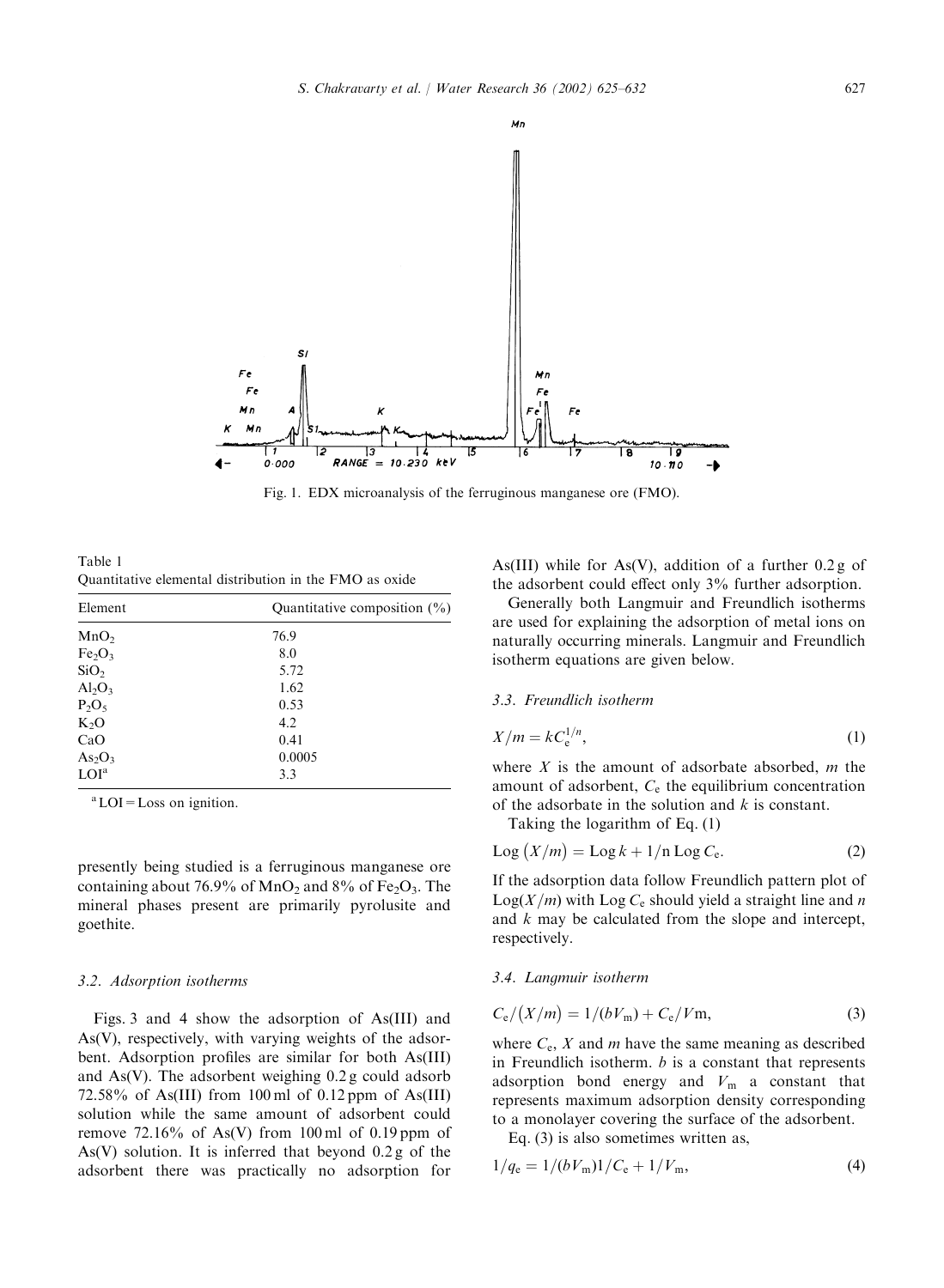

Fig. 2. X-ray diffractogram of the ferruginous manganese ore (FMO).



Fig. 3. Adsorption curve of 100 ml 0.12 ppm As(III) with varying weights of FMO.



If the adsorption data follow Langmuir pattern, a plot of  $C_e/(X/m)$  with  $C_e$  (Eq. (3)) or a plot of  $1/q_e$ with  $1/C_e$  (Eq. (4)) should yield a straight line. Constants  $b$  and  $V_m$  may be calculated from the slope and intercept.

Attempts were made to fit the adsorption data for As(III) and As(V) in Freundlich (Eq. (2)) and Langmuir (Eq. (4)) isotherms separately upto 0.2 g of the adsorbent. The isotherms obtained are given below.

As(III)-Freundlich:

 $\text{Log}(X/m) = 0.1281 \text{ Log } C_e - 0.1662,$  (5)

 $(R^2 = 0.8412)$ ; No. of observation = 5.



Fig. 4. Adsorption curve of 100 ml 0.19 ppm As(V) with varying weights of FMO.

| $As(III)$ -Langmuir:                       |     |
|--------------------------------------------|-----|
| $1/q_e = 0.0134(1/C_e) + 1.8631,$          | (6) |
| $(R^2 = 0.7392)$ ; No. of observation = 5. |     |

As(V)-Freundlich:

$$
Log (X/m) = 0.7836 Log Ce + 0.8962,
$$
 (7)

 $(R^2 = 0.7839)$ ; No. of observation = 5.

As(V)-Langmuir:

$$
1/q_e = 0.0683(1/C_e) + 0.0650,
$$
\n(8)

 $(R^2 = 0.8481)$ ; No. of observation = 5.

Freundlich and Langmuir constants  $(k, n, b, V<sub>m</sub>)$ calculated from these isotherms are given in Table 2. In the case of As(III), the fit was better in the Freundlich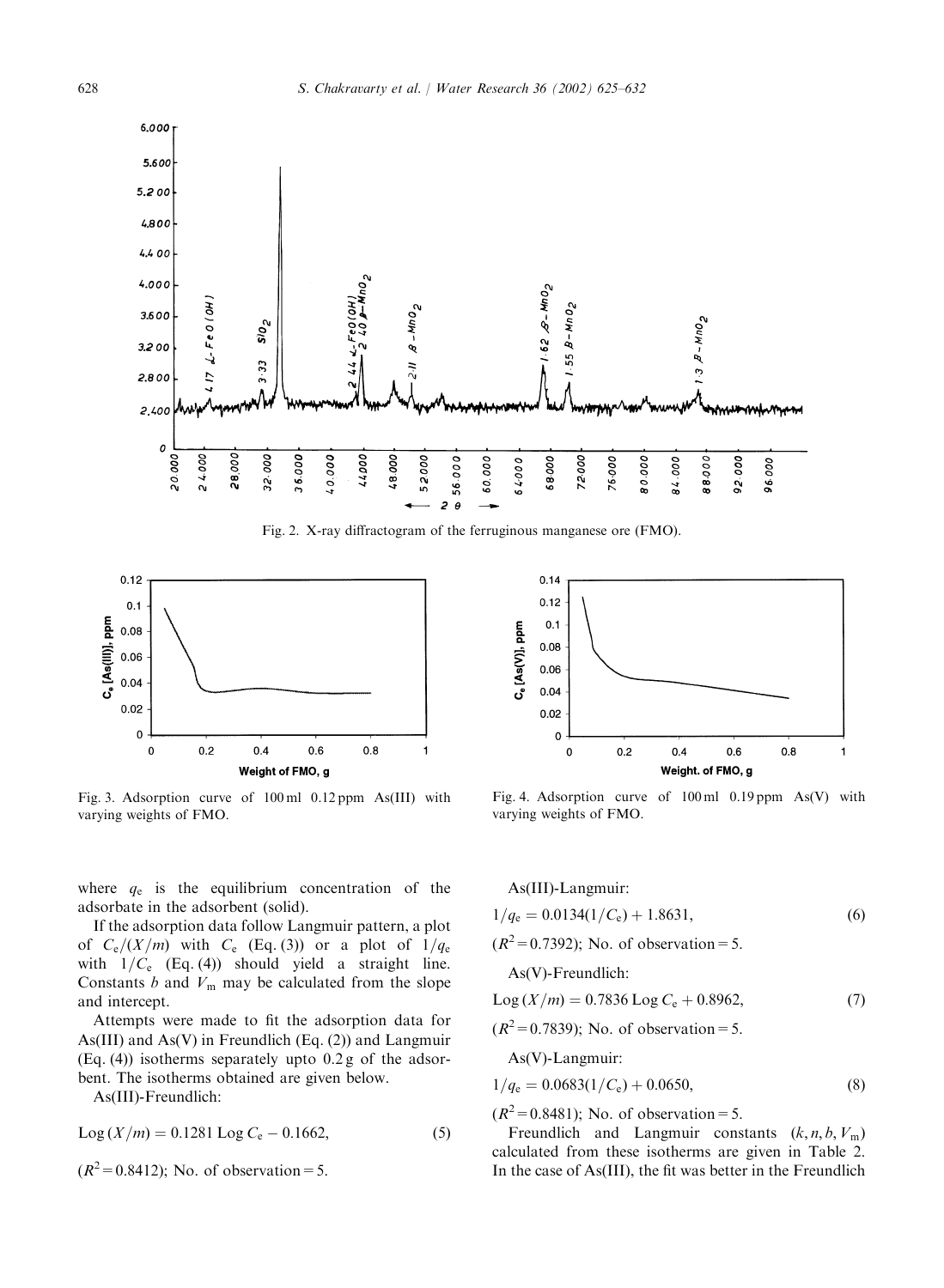| <b>Species</b>   | Freundlich $(Eq. (1))$ |                  |                  | Langmuir $(Eq. (4))$ |                 |                  |
|------------------|------------------------|------------------|------------------|----------------------|-----------------|------------------|
|                  |                        | $\boldsymbol{n}$ | $R^2$            |                      | ™ ™             | $R^2$            |
| As(III)<br>As(V) | 0.68<br>7.87           | 7.81<br>.28      | 0.8412<br>0.7839 | 139.05<br>0.9519     | 0.5367<br>15.38 | 0.7392<br>0.8481 |

Table 2 Freundlich and Langmuir isotherm constants for As(III) and As(V)

Table 3 Adsorption and desorption study for As(III) and As(V) at different pH

| As $(III)$ : Mother solution 0.1 ppm, 100 ml<br>FMO: 0.4g |                      |            |                      | As(V): Mother solution $0.1$ ppm, $100$ ml<br>FMO: 0.4g |                      |            |                      |  |
|-----------------------------------------------------------|----------------------|------------|----------------------|---------------------------------------------------------|----------------------|------------|----------------------|--|
| Adsorption                                                |                      | Desorption |                      | Adsorption                                              |                      | Desorption |                      |  |
| pH                                                        | $C_{\rm e}$<br>(ppm) | pH         | $C_{\rm e}$<br>(ppm) | pH                                                      | $C_{\rm e}$<br>(ppm) | pH         | $C_{\rm e}$<br>(ppm) |  |
| 2.1                                                       | < 0.0002             | 2.0        | < 0.0002             | 2.0                                                     | 0.028                | 2.3        | 0.03                 |  |
| 3.3                                                       | < 0.0002             | 2.6        | < 0.0002             | 3.1                                                     | 0.030                | 3.1        | 0.05                 |  |
| 4.0                                                       | < 0.0002             | 3.6        | < 0.0002             | 4.0                                                     | 0.018                | 3.8        | 0.038                |  |
| 4.8                                                       | < 0.0002             | 4.6        | < 0.0002             | 5.1                                                     | 0.016                | 5.0        | 0.030                |  |
| 7.0                                                       | < 0.0002             | 6.8        | < 0.0002             | 7.0                                                     | 0.016                | 6.8        | 0.028                |  |
| 8.1                                                       | < 0.0002             | 7.9        | < 0.0002             | 8.0                                                     | 0.017                | 7.9        | 0.028                |  |

form. The value of n usually lies between 1.4 and 5 for similar adsorption on soil [22]. However, in the case of As(III), a somewhat higher value of  $n$  was observed. Interestingly, the Langmuir isotherm for As(III) was characterised by a very strong adsorption bond energy as indicated by the constant  $b'$ , typical of monolayer adsorption which clearly indicated that the present FMO was an adsorbent for As(III). This was further supported by a low  $V_m$  value which indicated a monolayer adsorption. In the case of  $As(V)$ , the fit was slightly better in the Langmuir form. Relatively higher value of  $V_m$  and lower value of 'b' pointed towards a probable multilayer adsorption. Comparison of  $b'$  values of As(III) and As(V) in the Langmuir isotherm clearly brings out the fact that the present FMO is an adsorbent for both As(III) and As(V) and between the two, it is a stronger adsorbent for As(III).

## 3.5. Adsorption and desorption at different pH

Adsorption studies presented so far were carried out at a pH of 6.3 for As(III) and a pH of 6.5 for As(V). It is apparent from Table 2 that the adsorption for both As(III) and As(V) are marked with strong adsorption bond energy as is evident from 'b' values. Also, it is clear from Table 2 that between themselves adsorption bond energy for As(III) is stronger than  $As(V)$ . To establish this experimentally, adsorption and desorption studies were carried out with As(III) and As(V) using the FMO

in the pH range of 2–8. For adsorption study, the procedure adopted so far was followed with 0.4 g of the adsorbent and 100 ml of 0.1 ppm of  $As(III)/As(V)$  at a desired pH. In the acidic range pH was adjusted with dilute HCl and in alkaline range pH was adjusted with dilute NaOH. For desorption study, initial adsorption was carried out with 0.4 g of the adsorbent and 100 ml of 0.1 ppm  $As(III)/As(V)$  at the pH of mother solution using the procedure adopted so far. Thereafter, the pH of the solution was adjusted to the desired pH by controlled addition of dilute HCl or dilute NaOH. The entire solution was shaken further for half an hour in a wrist shaker and allowed to settle for another hour before it was filtered and analysed for arsenic. The results are given in Table 3 where equilibrium arsenic concentration at every pH studied has been reported for adsorption and desorption experiments. It may be seen that 0.4 g of the FMO could adsorb the entire arsenic present in 100 ml of 0.1 ppm of As(III) solution in the whole pH range of 2–8. Equilibrium As concentration, Ce was less than the As detection limit by the GFAA method [23]. Almost a similar situation was observed for As(V), though a minute trace of arsenic could be detected in the filtrate at a lower pH. These results are in accordance with our earlier observation where the adsorption bond energy constant  $b$  for As(III) in the Langmuir isotherm was stronger than As(V). The desorption results also substantiated the same inference from a reverse direction. Once As(III)/As(V) became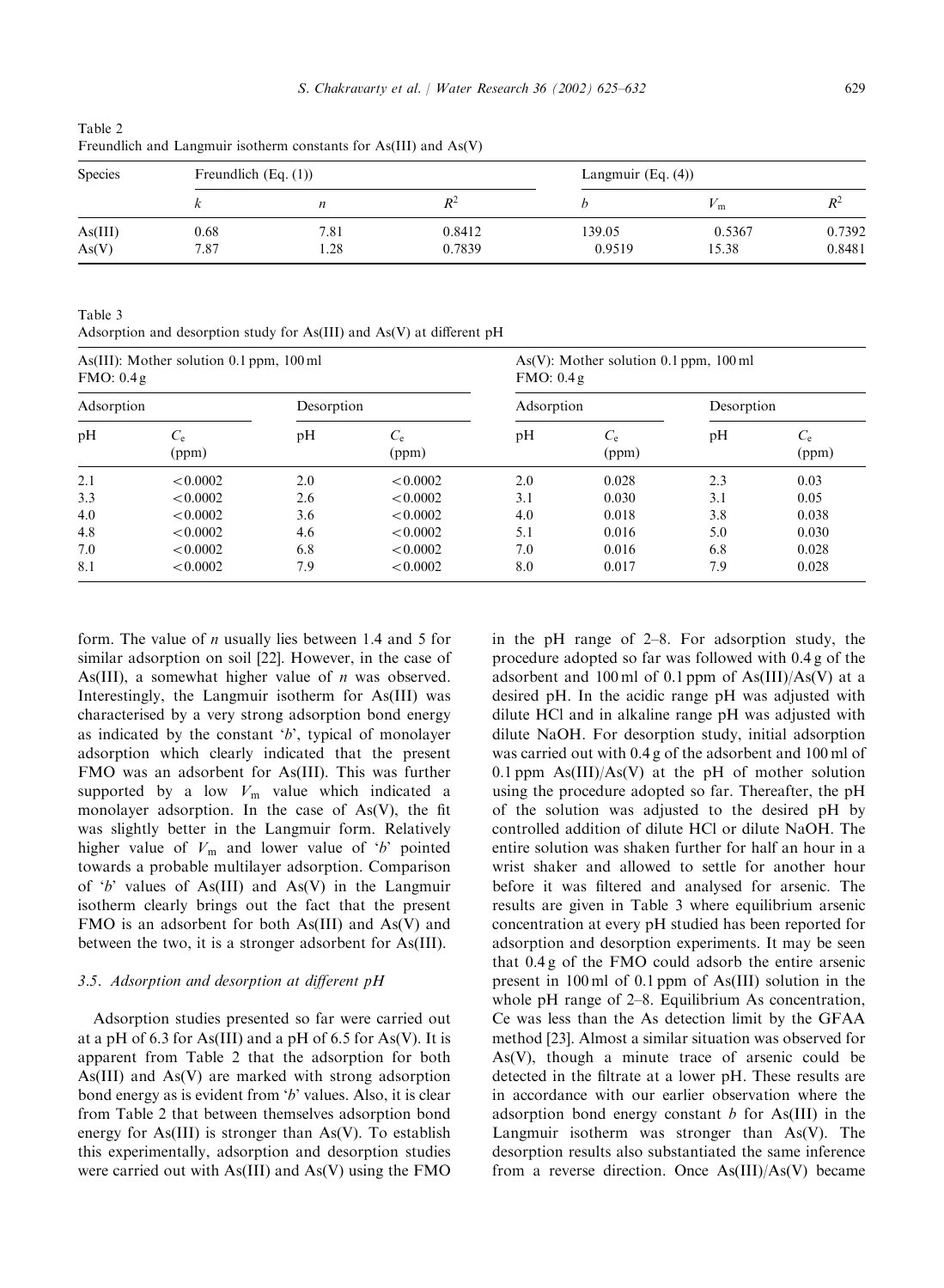adsorbed onto the FMO, for both As(III) and As(V) the adsorption bond energy was strong enough to hold the adsorbate ions, even when there was a wide pH variation in the range of 2–8. However, between themselves, As(III)–FMO bond was stronger than As(V)–FMO bond.

The results of adsorption and desorption study are also important from another viewpoint. It is evident from Table 3 that the FMO used in the present study has a wide working pH range within which it could adsorb As(III) and As(V), thereby making it a versatile medium for the purpose of arsenic removal. The desorption study, on the other hand, shows that once the mineral adsorbs arsenic, it firmly holds it. Variation of pH due to natural weathering is unlikely to release the arsenic from the filter sludge easily. This should make the sludge disposal relatively less cumbersome.

## 3.6. Disposal of arsenic sludge

Arsenic filter sludge is generally disposed either by converting the entrapped arsenic in the sludge into insoluble inorganic compounds or by bio-transformation of arsenic in the sludge. Arsenic forms an insoluble mineral scorodite in the presence of iron having chemical formula, FeAsO<sub>4</sub> 2H<sub>2</sub>O. Arsenic trioxide in aqueous medium is converted into scorodite using acidic nitrate solution at temperatures ranging from  $140^{\circ}$ C to  $160^{\circ}$ C [24]. Bio-transformation of arsenic is essentially carried out through microorganisms which form mostly volatile methylated arsenic compounds [25]. A novel arsenic sludge management is being worked out at NML in which native earthworm species are being used for converting arsenic from plant available to plant unavailable form. Arsenic filter sludge is intimately mixed with soil and farmyard manure and a local earthworm species Perionyx excavatus is cultured in that medium. It has been observed that plant availability of arsenic goes down in the earthworm cast.

#### 3.7. Adsorption mechanism

The adsorbent FMO used in the present study was characterised to be having primarily pyrolusite and goethite mineral phases, other than silica as quartz. There are reports in the literature on the adsorption of arsenic on hydrous manganese and iron oxides [26]. Adsorption sites of hydrous manganese and iron oxides are, however, different in nature. Hydrous iron oxides have a pH<sub>zpc</sub> of about 8.6 and arsenite and arsenate anions may be directly adsorbed onto it [26]. Hydrous manganese oxides on the contrary have a  $pH<sub>zpc</sub>$  of about 2.3 and arsenite and arsenate anions may not be directly adsorbed onto it. However, the  $pH<sub>zpc</sub>$  of hydrous manganese oxides may be modified to a positive surface charge by the adsorption of other bivalent cations, and then it may be used to adsorb As(III) and/or As(V) [26].

The FMO used in the present study comprises goethite, which has the molecular formula FeO(OH) and it can directly adsorb arsenite and arsenate anions. However, pyrolusite, which is the major mineral phase in the ore has the chemical formula  $MnO<sub>2</sub>$  and does not have any hydroxy group attached to it. Therefore, the analogy with MnOOH does not strictly apply to it. However, it is evident from the LOI value that the FMO contained an appreciable amount of chemically bound moisture. This might allow the major mineral phase  $\beta$ -MnO<sub>2</sub> present in the FMO behave in a similar manner as hydrous manganese oxide. To ascertain this, additional adsorption experiments were carried out with As(III) and the FMO in the presence of a number of individual bivalent cations, namely,  $Ni<sup>+2</sup>, Co<sup>+2</sup>$  and  $Mg^{+2}$ , the results of which are given in Table 4. It may be observed that in all the three cases presence of 30 ppm of the cation had a remarkable effect on As(III) adsorption, which increased by 14%. It is also interesting to note that all the three cations behaved in a similar manner which indicated that pyrolusite  $(\beta-MnO_2)$ present in the FMO studied behaved in the same manner as MnOOH. This phenomenon is being looked into in more detail for other mono-, bi-, tri-, hexa-, and heptavalent cations. It was also observed in our laboratory that heating the FMO at  $900^{\circ}$ C completely destroyed its arsenic adsorption capacity.

# 3.8. Application of the FMO to real life groundwater samples

The FMO studied was used for the removal of arsenic in six natural groundwater samples collected from North-24 Paraganas, one of the most severely arsenic affected districts of West Bengal. Seventy-five micron (0.2 g) FMO was mixed with 100 ml groundwater sample and shaken for 5–10 min and allowed to settle for 1 h. The water was filtered and the arsenic content was analysed before and after adsorption using HGAAS technique. The results are shown in Table 5 which also gives Fe, Mn, Cr, Ni, Co, Ca, Mg, Zn, P and pH values of the water samples before and after adsorption. It may

Table 4 Effect of bivalent cations on As(III) adsorption

| Mother As(III) solution: $0.146$ ppm, $100$ ml<br>FMO: 0.2g |                      |  |  |  |
|-------------------------------------------------------------|----------------------|--|--|--|
| Bivalent cations                                            | $C_{\rm e}$<br>(ppm) |  |  |  |
| No cations                                                  | 0.084                |  |  |  |
| 30 ppm $Co^{2+}$                                            | 0.064                |  |  |  |
| $30$ ppm $Ni2+$                                             | 0.064                |  |  |  |
| $30 \text{ ppm} \text{ Mg}^{2+}$                            | 0.062                |  |  |  |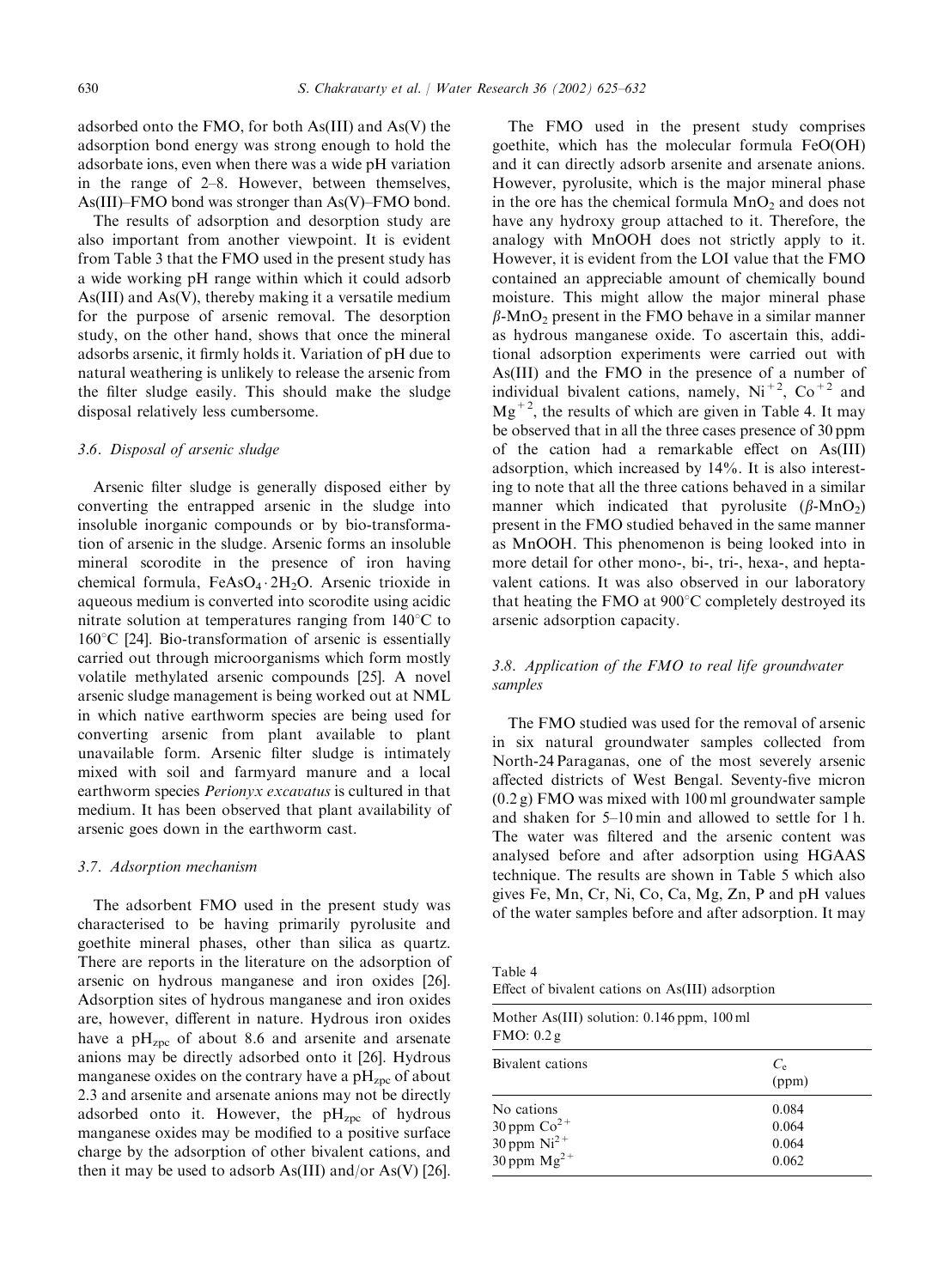| ٩             | ٠           |  |
|---------------|-------------|--|
| ۰.<br>×<br>۰. | I<br>$\sim$ |  |

Table 5 Application of FMO for the removal of arsenic in six real life arsenic contaminated groundwater samples<sup>a</sup>

| Village $\rightarrow$<br>Element (ppm) $\downarrow$ |        | Naigachi  | Dakhin<br>Bagna | Gutri<br>Ichhapur-II | Gutri<br>Ichhapur | Kalyangarh | Gutri     |
|-----------------------------------------------------|--------|-----------|-----------------|----------------------|-------------------|------------|-----------|
| As                                                  | Before | 0.12      | 0.07            | 0.1                  | 0.04              | 0.18       | 0.14      |
|                                                     | After  | < 0.00002 | < 0.00002       | < 0.00002            | < 0.00002         | < 0.00002  | < 0.00002 |
| Fe                                                  | Before | 0.03      | 1.35            | 1.53                 | 1.58              | 0.05       | 0.29      |
|                                                     | After  | 0.005     | < 0.003         | < 0.003              | 0.01              | 0.009      | 0.03      |
| Mn                                                  | Before | < 0.001   | < 0.001         | < 0.001              | 0.002             | 0.04       | < 0.001   |
|                                                     | After  | < 0.001   | < 0.001         | 0.008                | < 0.001           | 0.002      | < 0.001   |
| Cr                                                  | Before | < 0.002   | < 0.002         | < 0.002              | < 0.002           | < 0.002    | < 0.002   |
|                                                     | After  | < 0.002   | < 0.002         | < 0.002              | < 0.002           | < 0.002    | < 0.002   |
| Ni                                                  | Before | < 0.004   | < 0.004         | < 0.004              | < 0.004           | < 0.004    | < 0.004   |
|                                                     | After  | < 0.004   | < 0.004         | < 0.004              | < 0.004           | < 0.004    | < 0.004   |
| Co                                                  | Before | < 0.006   | < 0.006         | < 0.006              | < 0.006           | < 0.006    | < 0.006   |
|                                                     | After  | < 0.006   | < 0.006         | < 0.006              | < 0.006           | < 0.006    | < 0.006   |
| Ca                                                  | Before | 2.60      | 13.73           | 9.52                 | 14.61             | 18.21      | 6.327     |
|                                                     | After  | 21.89     | 22.46           | 22.57                | 23.36             | 25.44      | 23.86     |
| Zn                                                  | Before | < 0.0008  | < 0.0008        | < 0.0008             | < 0.0008          | < 0.0008   | < 0.0008  |
|                                                     | After  | < 0.0008  | < 0.0008        | < 0.0008             | < 0.0008          | < 0.0008   | < 0.0008  |
| Mg                                                  | Before | 20.43     | 23.66           | 21.38                | 22.96             | 14.68      | 23.015    |
|                                                     | After  | 24.01     | 23.99           | 22.29                | 21.9              | 15.22      | 24.815    |
| P                                                   | Before | 0.16      | 0.07            | 0.14                 | 0.08              |            |           |
|                                                     | After  | 0.02      | 0.03            | 0.04                 | 0.03              |            |           |
| pH                                                  | Before | 7.92      | 8.06            | 7.91                 | 8.03              | 8.06       | 8.04      |
|                                                     | After  | 8.33      | 8.46            | 8.43                 | 8.51              | 8.35       | 8.45      |

 $a$ Before=Before adsorption, After=After adsorption.

be seen that the arsenic contents of the six groundwater samples varied from 0.04 to 0.18 mg/l, and in all the six water samples 0.2 g of the FMO could bring down the arsenic level well below the detection limit of As by HGAAS [23]. Per cent removals of arsenic in six water samples varied from 98.5% to 99.8%. It was also heartening to note that the FMO lowered the iron level of all the six water samples after adsorption below 0.1 mg/l, the highest desirable value for Fe in drinking water. Since the FMO was actually a lean manganese ore, it was essential to ascertain if there was any leaching of manganese from ore to water. Manganese could not be detected in any of the water samples after adsorption. There was also a lowering of the phosphate level (given as P) in all the six water samples after adsorption. A slight increase in the calcium content of the water samples after adsorption could be observed but it was still much less than the highest desirable value, 40 mg/1. There was no significant change in the magnesium contents after adsorption.

# 4. Conclusion

The conclusions of the present study may be listed as follows:

The ferruginous manganese ore (FMO) used in the present study comprises  $76.9\%$  MnO<sub>2</sub>,  $8.0\%$ 

Fe<sub>2</sub>O<sub>3</sub>, 5.7% of SiO<sub>2</sub> and 4.2% of K<sub>2</sub>O as major constituents.

Primary mineral phases present in the FMO are pyrolusite ( $\beta$ -MnO<sub>2</sub>), goethite  $\alpha$ -FeO(OH) and quartz  $(SiO<sub>2</sub>)$ .

The FMO used is an efficient adsorbent for both As(III) and As(V) in the pH range of 2–8. The adsorbed arsenic does not become desorbed from the filter sludge even at pH 2, under laboratory conditions.

Presence of bivalent cations, namely,  $Ni^{2+}$ ,  $Co^{2+}$  and  $Mg^{2+}$  up to a certain level enhances the adsorption capability of the FMO.

Pyrolusite ( $\beta$ -MnO<sub>2</sub>), the major mineral phase of the FMO behaves in a similar manner as hydrous manganese oxide, MnO(OH), because of the presence of chemically bound moisture.

The FMO has been successfully used for the removal of arsenic in six real life arsenic contaminated water samples.

There is no leaching of Mn or any other elements from FMO to water after adsorption.

#### Acknowledgements

The authors wish to thank the Director of NML for his kind permission to publish this work. Encouragement from HOD, ANC is gratefully acknowledged. The authors